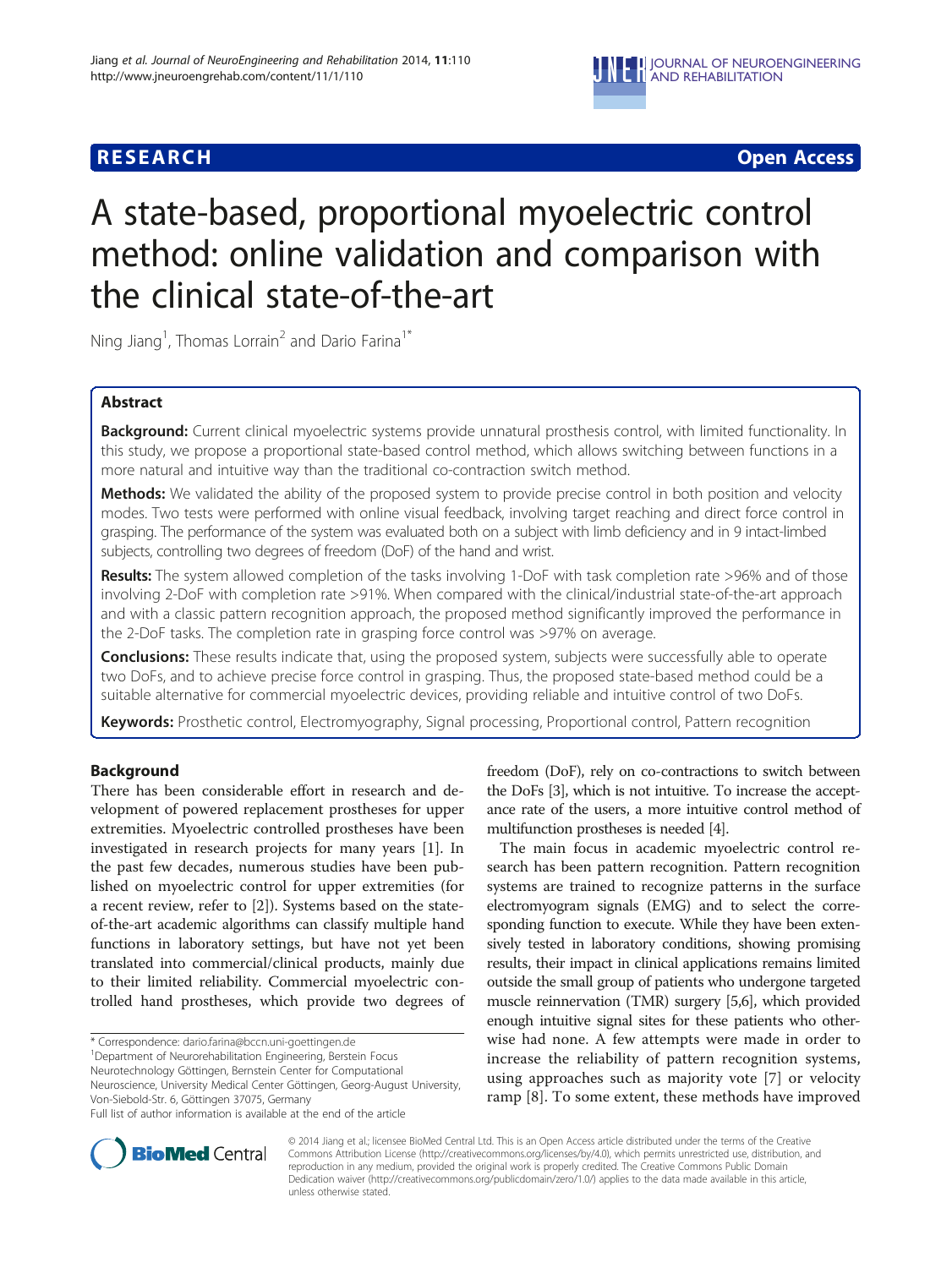<span id="page-1-0"></span>the reliability of pattern recognition based algorithms, but at the cost of reduced prosthesis reaction time and anyway not at a level satisfactory for clinical large-scale applications.

In this study, we present a state-based algorithm for myoelectric control that aimed at improving the user performance with respect to the myoelectric control systems implemented in commercial devices, when controlling the same functions of these devices (two DoFs) [\[3](#page-10-0)]. Rather than using muscle co-contraction to switch between DoFs, as in classic commercial prostheses [[3\]](#page-10-0), the proposed approach implemented a more natural control for the switch between functions, and an adaptive proportional control of the activated functions. We validated the new method with online goal-directed tasks with real time feedback, both on able-bodied subjects and on a subject with limb deficiency. The purpose of the validation was to determine if the proposed algorithm allowed subjects to reach reliable and precise target position and force control.

## Methods

### Algorithm

The control algorithm used a state-based paradigm. In this framework, a "state" was assigned to each of the desired functions. The transitions among the different states were realized by detection and classification. For each state, proportional control was implemented. The schematic diagram of the processing framework is presented in Figure [1.](#page-2-0) The three main blocks of this framework are described in the following.

The detection of transitions between motions was based on the average increase in variance across the surface EMG channels. The data were analyzed based on nonoverlapping windows of 40 ms. Consecutive windows were used to form an analysis segment, whose length was variable. A measure of the change of variances (CV) in all channels between analysis segment and a reference buffer was computed as the following:

$$
CV = \frac{1}{N} \sum_{i=1}^{N} \frac{\sigma_{AS_i}^2}{\sigma_{RB_i}^2}
$$
 (1)

where N is the number of channels,  $\sigma_{AS_i}^2$  and  $\sigma_{RB_i}^2$  are the variances of analysis segment and the reference buffer for channel i. The reference buffer stored the last 1500 ms data, or all available data from the last positive detection, whichever was shorter. This CV was subsequently compared to a variance ratio coefficient (VRC), to define a function of reliability of a motion transition (RMT):

$$
RMT = \begin{cases} f_t(L) \times \frac{CV}{VRC} & \text{if } CV < VRC\\ f_t(L) & \text{otherwise} \end{cases} \tag{2}
$$

where L is the length of the analysis segment, and  $f_t(L)$  is the function shown in Figure [2.](#page-3-0) The value of VRC was determined individually because the relative magnitudes of EMG signals generated by different subjects were substantially different. Once determined, it would be constant throughout the experiment for an individual subject. RMT was expressed in percentage. As the intended transition by the subject is usually short, the function  $f_t(L)$  was introduced in order to reflect two scenarios: 1) the steady increase of the reliability with an impending motion transition when  $L$  is shorter than 300 ms; 2) the sharp decrease in reliability after 300 ms, in the event of a likely inadvertent action. The current RMT was then compared to a detection threshold (DT, see [Results](#page-5-0)). When  $RMT > DT$  (positive detection) or  $RMT < 20\%$  (no detection), the analysis segment would be reset. Otherwise, the next 40 ms of incoming data would be added to the analysis segment, and the procedure in (1) and (2) would be repeated. All parameters of the detection algorithm, with the exception of VRC, were determined across all subjects during preliminary tests.

Once a positive detection was triggered, the classification step would take place. In the current study, this step used a classic pattern recognition setting for myoelectric control [[7](#page-10-0)]. The Hudgins time domain features (TD), *i.e.* mean absolute value, zero crossing, slope sign change and wave length [\[9\]](#page-10-0), were used, and principal component analysis (PCA) was used to reduce the dimensionality of the feature space (components accounted 95% were kept). A linear discriminant analysis (LDA) was used as the classifier. The LDA was trained on the data from an initial training run (see [Experimental protocol](#page-4-0)), where 12 s of training data (6 repetitions of 2 s contractions) were available for each motion. In the event of positive detection of motion transition, the most recent 240 ms of data prior to detection were used for classification of the next motion.

The proportionality was calculated from the most recent data with variable window length (between 100 ms and 300 ms, adapted for subject's comfort of use). Autoregressive whitening was used for the surface EMG amplitude estimation, as it has been shown to improve the stability of amplitude estimates [\[10](#page-10-0)]. The 6-order autoregressive coefficients were obtained on the initial training data. Then motion-specific normalization of the mean absolute value (MAV) was applied to the whitened channels, providing instantaneous estimations of the intended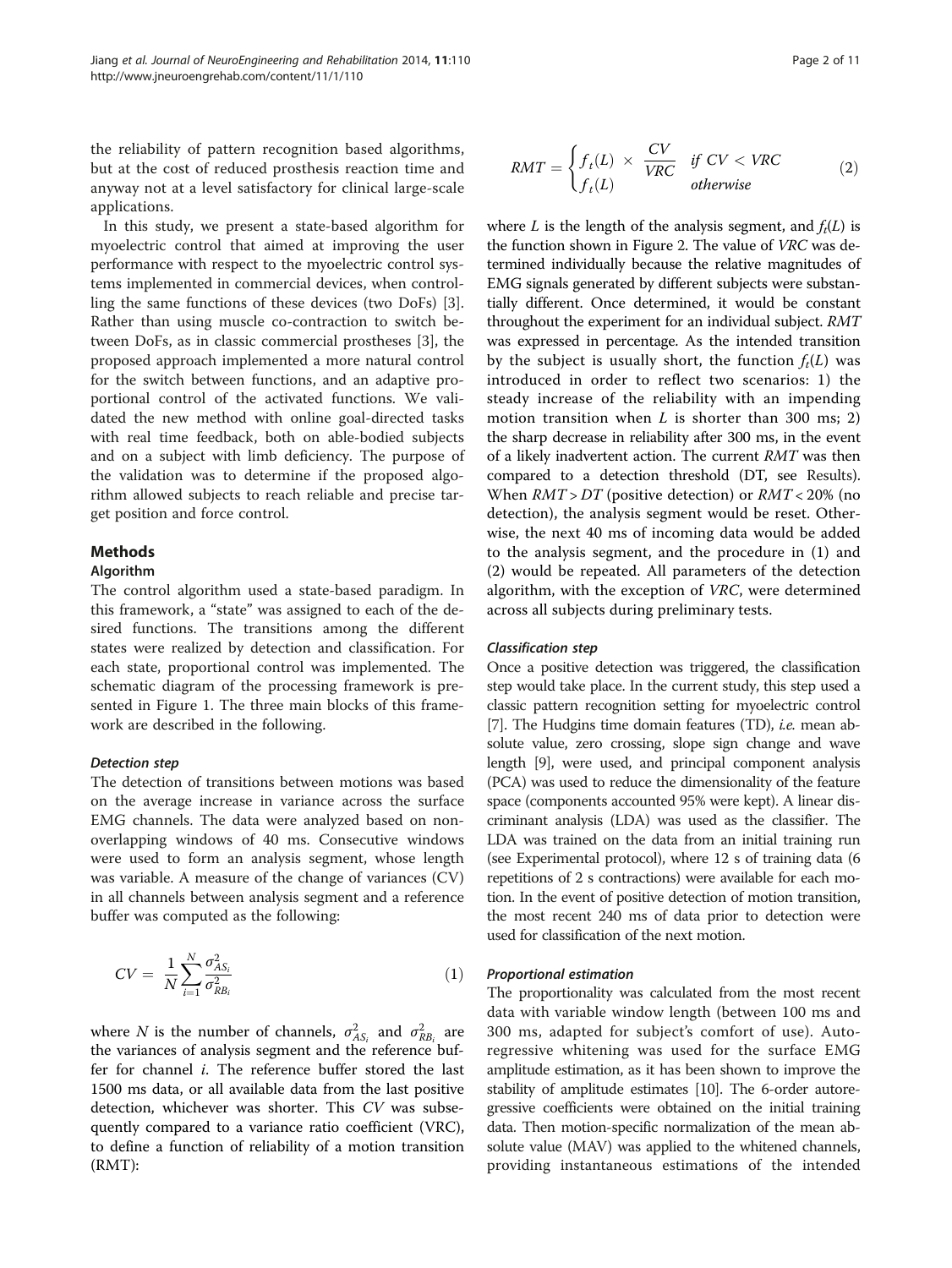<span id="page-2-0"></span>

proportional activation level. Based on the data obtained in the initial training run, a class-specific scaling factor was assigned to each channel for each class, and the MAV normalization was performed based on the current active class.

#### Subjects

Nine able-bodied subjects (6 male and 3 female, 25–36 years old) participated in the experiments. Three of these 9 subjects had experience in myoelectric control systems whereas the other 6 subjects were naïve to EMG-related experiments. In addition to the intact-limb subjects, one subject with congenital limb deficiency (male, 24 years old) also participated in the same experiment. He has a left side malformation at the wrist and no wrist joint is

present. The length of his left forearm is approximately 23 cm. He started using a regular myoelectric prosthesis 3 month prior to these experiments. The prosthesis uses the standard one-site-one-function control method, controlling hand open/close and wrist rotation with cocontraction as a switch mode. The experimental protocol was approved by the Research Ethics Committee of the University Medical Center Göttingen (#8/2/11). All subjects signed the informed consent before participation.

#### Signal acquisition

Surface EMG were recorded using six pairs of electrodes (Ambu® Neuroline 720 01-K/12, Ambu A/S, Denmark) mounted on the dominant forearm. The electrode pairs were equally spaced around the forearm, one third distal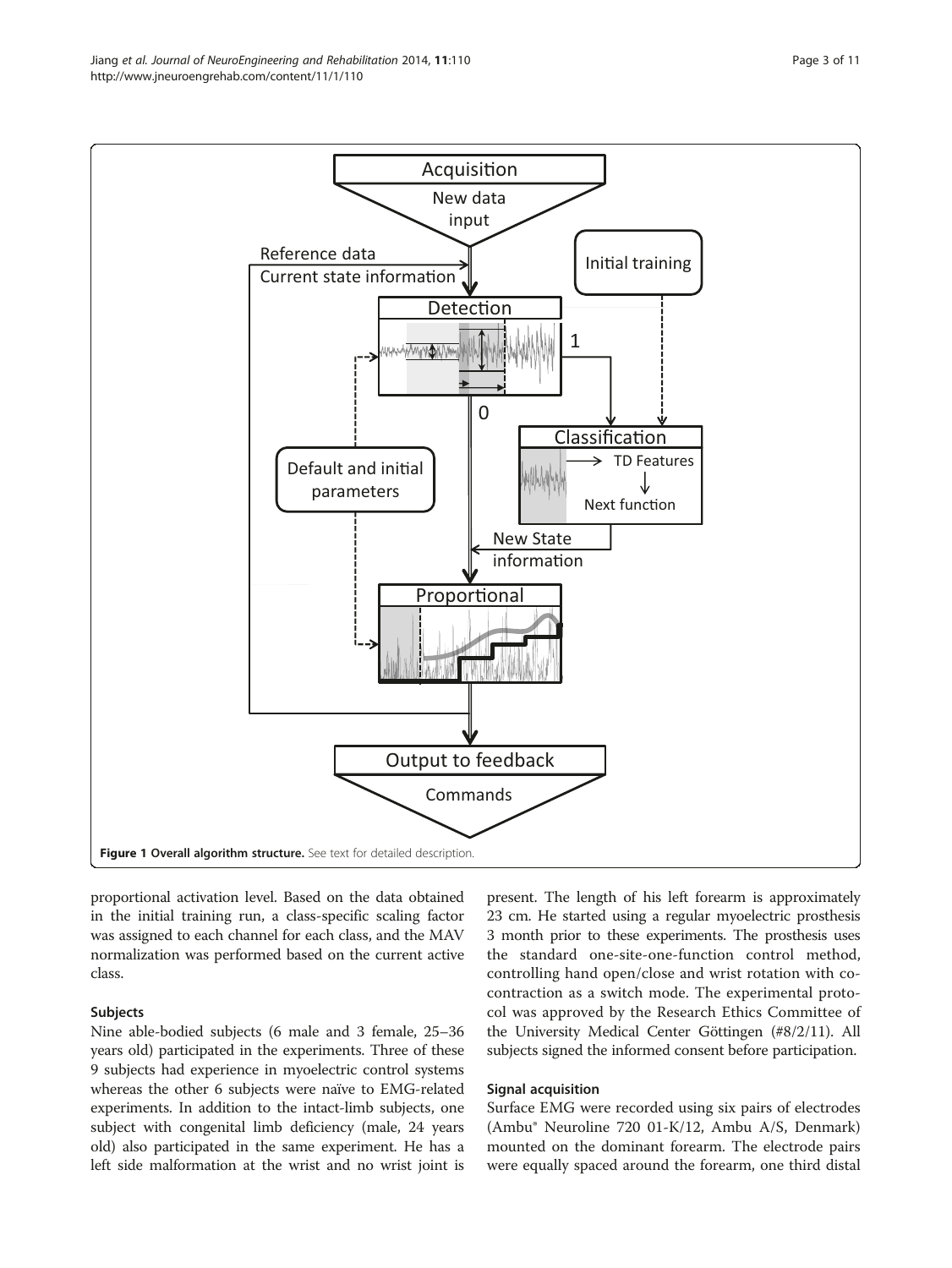from the elbow joint, similar to previous studies [\[11,12](#page-10-0)]. An example of the placement of the electrodes are shown in Figure 3a and b. The signals were recorded in monopolar derivation, with the reference electrode on the olecranon, amplified with a gain of 2000, filtered between 10 and 900 Hz, and sampled at 2048 Hz (EMG- USB2, OT Bioelettronica, Italy). All experiments were performed with the arm in neutral position (at the side of the body) and with the elbow close to full extension. The data were processed in real time, and online feedback was provided to the subject. The data processing period was 100 ms.



<span id="page-3-0"></span>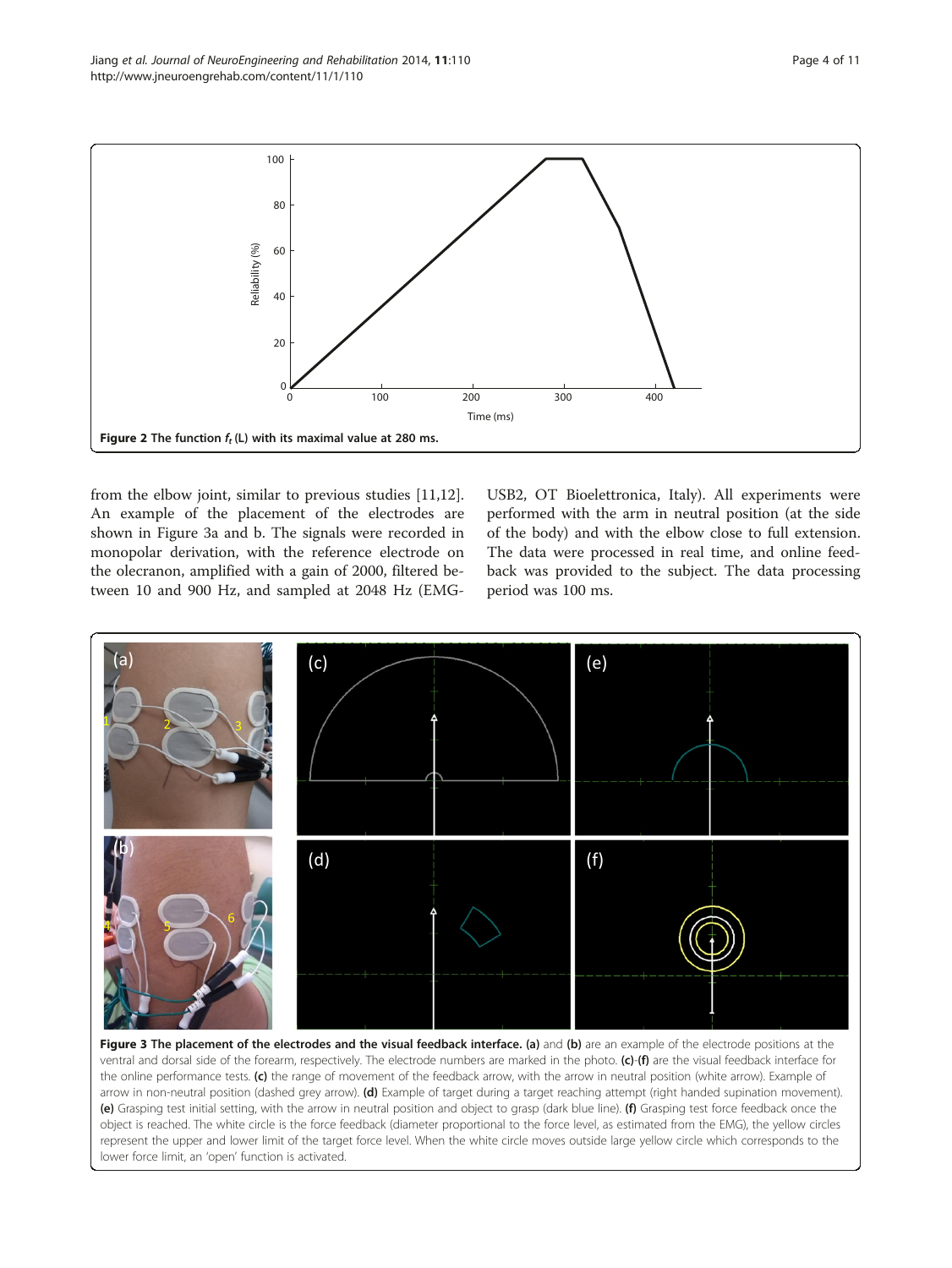## <span id="page-4-0"></span>Experimental protocol

Four essential functions (2 DoFs) of hand and wrist (closing/opening of the hand and supination/pronation of the wrist) were included in the experimental protocol, as they are the most important and functional functions for transradial amputees [\[13](#page-10-0)]. For the tests on the subject with limb-deficiency, the closing/opening of the hand functions were replaced by wrist extension/flexion, as requested by the subject. The experiment protocol was divided in three parts: initial training (1 run), target reaching test (3 runs), and grasping test (1 run).

The initial training run was performed at the beginning of the experiment, and consisted of a series of very short recordings (2 s per function). Six repetitions of each function, starting from rest, were performed, for a total of 48 s of training data. This training strategy included both transient and static data because of the strong transient nature of the signals to be classified after detection of a state change [\[12\]](#page-10-0). During this run, no feedback regarding the EMG activities was provided to the subject. After the training run, the training data were used to train the classifier (see Section "[Algorithm](#page-1-0)").

Once the classifier was trained, the two validation tests with online feedback were performed. The purpose of these two tests was to analyze different aspects of the proposed framework. The 'Target reaching test' was performed in velocity mode, and the 'Grasping test' was performed in position mode. The subjects were given 5 to 10 min to familiarize with the interface and the visual feedback, during which the proportional range of control for each class was optimized for the comfort of the subjects.

In this test, the ability of the algorithm to offer precise control was evaluated. The subject was presented with an arrow on a PC screen, as shown in Figure [3c](#page-3-0)). The arrow could rotate from -90 to +90 degrees, with the neutral position corresponding to zero degree. Such rotation corresponded to the functions "pronation" and "supination" of the wrist. The length of the arrow would increase with the "open" function, and decrease with the "close" function (see Figure [3c](#page-3-0)). In this test, the proportional control was operated in velocity mode, as it is done in most commercial prosthesis. The surface EMG signals of the subject controlled the velocity of the arrow feedback, i.e., when there was no surface EMG activity, the angle of the arrow and its length would not change. For each attempt, the arrow started in neutral position (see Figure [3](#page-3-0)c), and the subject was instructed (upon the change of color of the target from dark blue to yellow) to steer the arrow and place it within a 20% range (for both DoFs) of the target position (Figure [3](#page-3-0)d). This test consisted of 3 runs. During the first and second run, the

target was placed in a position that could be reached by activating only one DoF (open/close or supination/pronation). These targets are referred to as 1-DoF targets. The angle and the radial distance of the targets were uniformly distributed over the full range in their respective ranges. An example of these target positions is represented in Figure [3d](#page-3-0), for which only supination/pronation is necessary for accomplishing the reaching task. In the third run the target was placed such that it was necessary for the subject to control the two DoFs during the course of the attempt. The position of the target was determined randomly (uniform distribution) within the full range of the motions involved. These targets are referred to as 2-DoF targets. For each run, 30 targets were presented to the subjects, and the subjects were given 10s to complete each attempt. An attempt was considered successful if the target could be reached, and the arrow was maintained in the target for at least 1 s (dwell time) within the 10s allowed time.

In the grasping test, the subject controlled in position mode, and only open/close was involved in the grasping test. Although no commercial prosthesis operates in this mode, position mode is more intuitive for tasks such as grasping objects than velocity mode. Therefore, it is important to investigate the position mode controllability of the proposed algorithm in grasping test. In this test, the ability of the algorithm to allow precise force control during grasping was evaluated. In this experiment, the subject needed to first activate the "closing" function to shorten the length of the arrow. When there is no EMG activity, the arrow would return to its original length. Before each trial, an object was displayed and the subject was instructed to reduce the length of the arrow (activating 'close' function), so that the tip of the arrow would reach the displayed object, represented by a circular blue line (see Figure [3e](#page-3-0)). Once the object was reached and as long as the "closing" function remained active, a white feedback circle centered on the arrow tip would be presented as shown in Figure [3f](#page-3-0). The diameter of this circle would be proportional to the actual activation level of the 'close' function. Two additional yellow circles would be displayed (shown in Figure [3](#page-3-0)f), representing the target force range. The range of the target force was ±15% of maximum force for able-bodied subjects, and  $\pm 25\%$ for the subject with limb deficiency. This range of target forces was chosen to simulate the limited target force variability necessary for a good force control in realistic scenarios. The target force was randomized (uniform distribution) between 20% and 60% of the maximal force. This run consisted of 30 attempts, in which the subject was given 20s to complete each attempt. An attempt was considered successful if the target force could be reached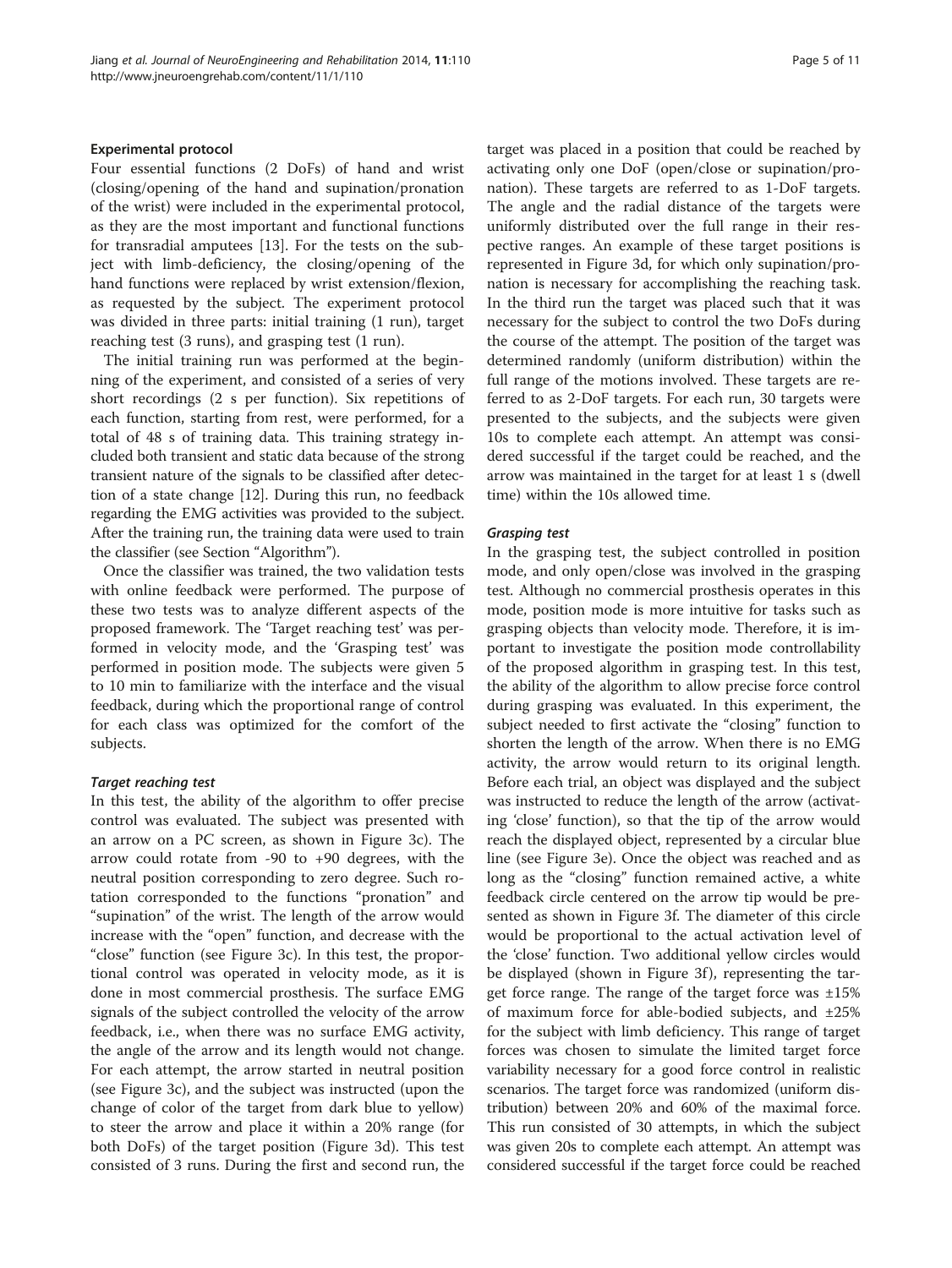<span id="page-5-0"></span>(and maintained within the target range for at least 1 s) within the 20 s.

To demonstrate the advantage of the proposed approach with respect to current commercial systems, 9 able-bodied subjects participated in an additional experiment, in which the industrial state-of-the-art (SOA) control method was used to perform the target reaching test. The industrial SOA utilized the one-site-one-function approach with two-control sites. Two pairs of electrodes (Ambu® Neuroline 720 01-K/12, Ambu A/S, Denmark) were placed over the flexors and extensors of the wrist, respectively. The signal was recorded in differential mode, resulting in two surface EMG channels, as the electrodes used in most commercial prostheses [[14\]](#page-10-0). Prosthetic experts selected the sites with the criterion of minimal cross-talk between the two channels. An activation threshold was set for each channel. When the threshold of the channels was exceeded, the corresponding function would be selected (e.g., supination or pronation). When the two thresholds were simultaneously exceeded, a mode switch would take place (e.g. from rotation mode to open/close mode). Individual thresholds of the two channels were chosen through the standard procedure in prosthetic fitting, such that occurrences of un-intended mode switches were minimal while intended activation commands could be easily articulated. The same algorithm was used in a recent online study [\[15\]](#page-10-0).

To show the added advantage of the detection step over a pure pattern recognition method, the 9 able-bodied subjects also participated to an experiment session in which they used a pure pattern recognition-based myoelectric control to perform the same target reaching tests. The experimental setup was identical to that of the proposed method, including electrode placement, data acquisition, and online control paradigm. In addition to the four classes used in the main experiment, a rest class (no movement) was also included. The classic time domain (TD) features were extracted from the raw EMG, and a linear discriminant analysis (LDA) was used as the classifier. A 3-vote majority vote (MV) was also implemented [[16](#page-10-0)]. The pure pattern recognition algorithm is the implementation as in [\[7](#page-10-0)], and it is shown to be the academic SOA pattern recognition algorithm [[2\]](#page-10-0).

Both of the above comparisons were performed on different days from the main experiment, due to the duration of the experiment.

For both 'target reaching test' in velocity control mode and 'Grasping test' in position control mode, the performance

metrics included the task completion rate, and task completion time for successful attempts. In the target reaching test, task completion time was computed from the onset of EMG activity during the corresponding attempt. To quantify the added difficulty from 1-DoF tasks to 2-DoF tasks, the normalized increase in completion time (nICT) was calculated as the difference between the average completion time in the two cases divided by the average 1-DoF task completion time. This index was used for the three investigated algorithms: the proposed method, industrial SOA, and pattern recognition.

In the grasping test, the task completion time was computed from the instant of switch to direct force control. Two types of error could occur during this test. A misclassification occurs when the classifier output is either of the two rotation classes. In a realistic scenario, this type of error is likely less detrimental than grasp failure. Grasp failure happens when the classifier output is 'open', the opposite of the correct class. In a realistic scenario, this error would immediately lead to a 'grasp failure'. As such, two additional metrics were used for the grasping test: misclassification rate during grasping and grasp failure rate. There is another possible error in the grasping test, which would occur when the exerted force exceed the upper limit of the target force (the inner circle in Figure [3f](#page-3-0)). However, this rarely happened, and was not reported.

#### Statistical analysis

For target reaching test, paired t-test was performed on task completion rate and task completion time, respectively, to assess if the two types of targets (1-DoF and 2-DoF) has a significant effect on the performance. For both 1-DoF and 2-DoF targets, separate one-way ANOVA with general linear model (GLM) was performed to investigate if user experiences (experienced user and naïve user) has any effect on the online control performance. To investigate the differences in the added difficulty from 1-DoF tasks to 2-DoF tasks, a repeated measure ANOVA was performed on the nICT index for the proposed method, the industrial SOA method, and the pure pattern recognition method.

For grasping test, one-way ANOVA with general linear model (GLM) was performed to investigate if user experience (experienced user and naïve user) has any effect on the online control performance.

### Results

A representative example of surface EMG (one channel), the active functions and proportional estimation during a target reaching tasks is illustrated in Figure [4.](#page-6-0) Note that at the system output, the transition between the two active classes was short (<300 ms).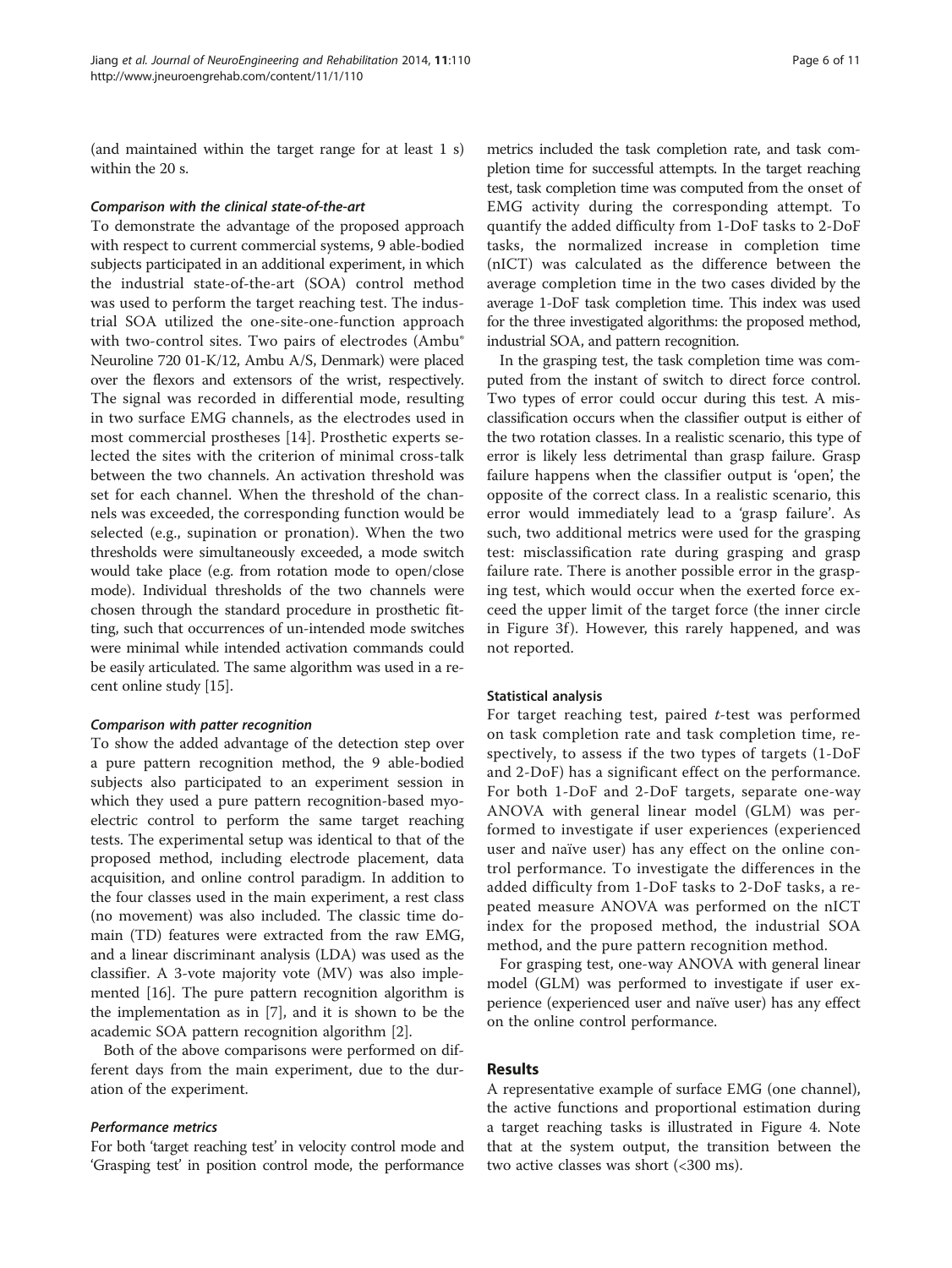<span id="page-6-0"></span>

## Target reaching test

In the target reaching test, for targets requiring only the activation of 1-DoF, the average completion rate across all subjects and across all classes was  $96.2% \pm 2%$  (mean  $\pm$  std), with an average completion time of  $3.0 \pm 1.6$  s. Across all individual classes, the lowest average completion rate was 94%, as shown in Table 1. The experienced subjects are indicated by (e), and the subject with limb deficiency by (a). The completion rate was greater on average for the experienced subjects  $(98.2 \pm 2\%)$  than for the naïve subjects  $(95.5 \pm 2\%)$ . However, one-way ANOVA found the difference was not statistically significant ( $p = 0.14$ ), likely due to the small number of subjects. Neither was the completion time statistically different  $(p = 0.43)$  between experienced subjects and naïve subjects  $(3.1 \text{ s} \pm 1.6 \text{ s} \text{ and }$ 3.0  $s \pm 1.6$  s, respectively). The completion rate for the subject with limb deficiency was 94%, with an average

|  | Table 1 Completion rate for all subjects |  |  |  |
|--|------------------------------------------|--|--|--|
|--|------------------------------------------|--|--|--|

completion time of 2.7 s  $\pm$  1.6 s. The histogram of the task completion time for 1-DoF target tasks is presented in Figure [5](#page-7-0)(a). The median and the 80 percentile of the task completion rate was 2.6 s and 4 s, respectively.

For targets requiring the activations of both DoFs, the average completion rate was  $91.5% \pm 5%$ , lower than that of the 1-DoF tasks. Paired t-test found the difference significant ( $p < 0.01$ ). Across all subject, the average completion time for these tasks was  $4.8 \text{ s} \pm 2.3 \text{ s}$ , higher than that of the 1-DoF tasks. Pair t-test found the difference significant ( $p < 0.01$ ). The nICT index for the target reaching test was  $0.59 \pm 0.16$ , and was positive for all subjects. This indicates that the 2-DoF tasks were much more difficult than the 1-DoF tasks. Higher completion rate on average was again observed for experienced subjects  $(95.0\% \pm 2\%)$ compared to naïve subjects (90.0%  $\pm$  6%), however the difference was not significant ( $p = 0.19$ ). The completion

| Completion rate (%) | Open       | Close      | Supination | <b>Pronation</b> | 1-Dof ave. | 2-DoF ave. |
|---------------------|------------|------------|------------|------------------|------------|------------|
| Subject 1 (e)       | 100        | 100        | 100        | 100              | 100        | 95         |
| Subject 2           | 71         | 100        | 100        | 100              | 94         | 90         |
| Subject 3           | 100        | 89         | 95         | 88               | 94         | 83         |
| Subject 4           | 88         | 100        | 92         | 100              | 95         | 91         |
| Subject 5           | 100        | 87         | 85         | 100              | 93         | 86         |
| Subject 6 (e)       | 100        | 96         | 100        | 100              | 99         | 97         |
| Subject 7           | 100        | 100        | 94         | 100              | 99         |            |
| Subject 8           | 92         | 100        | 100        | 100              | 98         | 90         |
| Subject 9 (e)       | 94         | 94         | 95         | 100              | 96         | 93         |
| Subject 10 (a)      | 95         | 100        | 94         | 92               | 94         | 90         |
| Average             | $94 \pm 9$ | $97 \pm 5$ | $95 \pm 5$ | $98 \pm 4$       | $96 \pm 2$ | $91 \pm 5$ |

Experienced able-bodied subjects are annotated by (e), the subject with limb deficiency by (a). The first four columns are the completion rate for the individual classes during 1-DoF tasks, the right most columns are the completion rate (average over all classes) for 2-DoF tasks.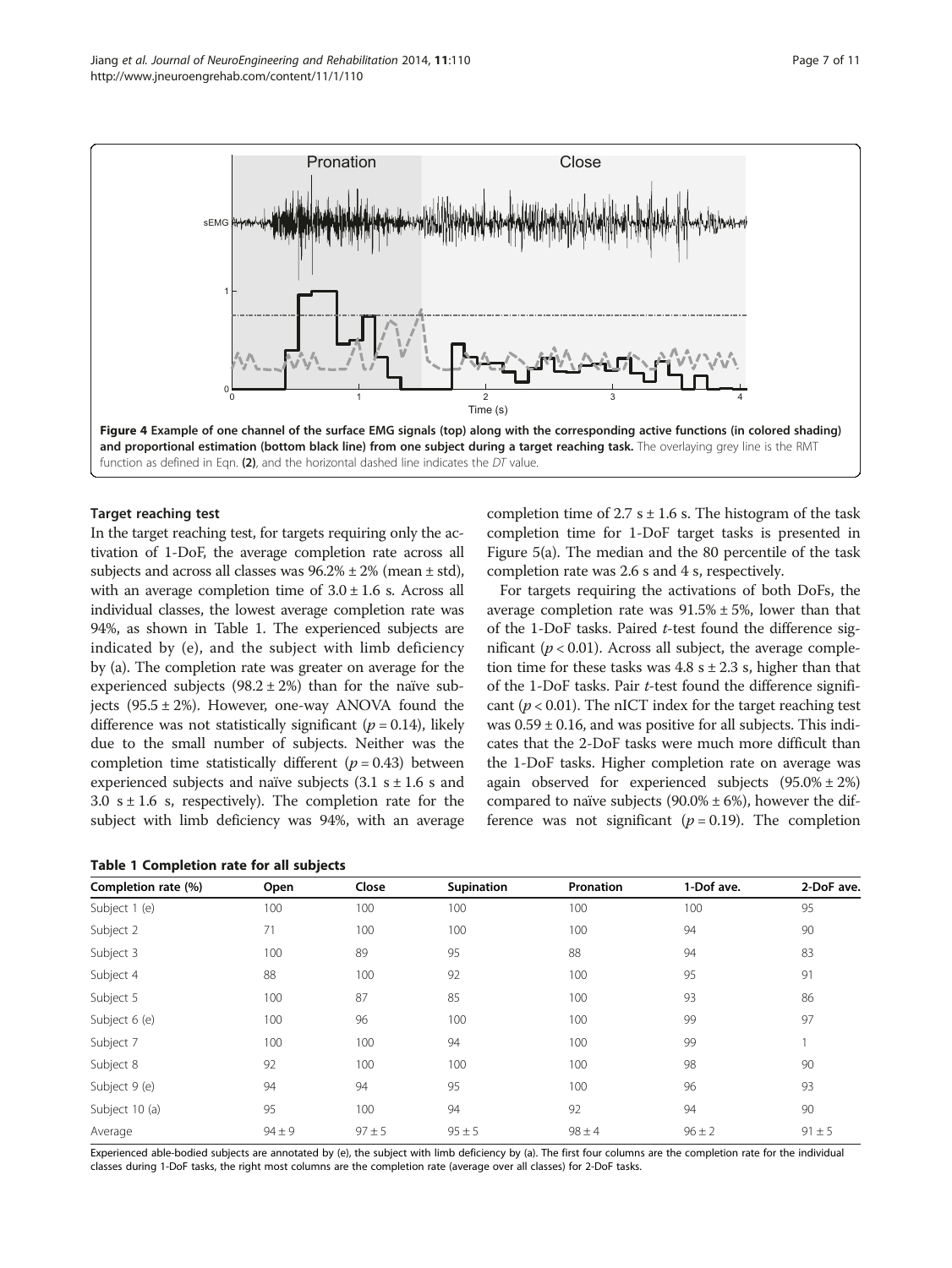<span id="page-7-0"></span>Jiang et al. Journal of NeuroEngineering and Rehabilitation 2014, 11:110 http://www.jneuroengrehab.com/content/11/1/110



time for 2-DoFs tasks was  $4.5$  s  $\pm$  1.9 s and  $5.1$  s  $\pm$  2.4 s for experienced and naïve subjects, respectively, however the difference was found to be not significant ( $p = 0.17$ ). For the subject with limb deficiency, the completion rate was 90%, with a completion time of 4.2  $s \pm 2.0$  s. The completion time histogram (see Figure 5(b)) indicated that the median and 80 percentile of the task completion rate were 4.3 s, and 7 s, respectively.

In the industrial SOA experiment, the average task completion rate was 99.6% and 92.4% for 1-DoF task and 2-Dof task, respectively. The completion time was 2.69 s  $\pm$  0.58 s and 5.77 s  $\pm$  0.78 s, respectively. The nICT of the SOA approach was  $1.22 \pm 0.54$ . For the pure pattern recognition method, the 1-DoF task and 2-Dof task average completion rates were 98.9% and 95%, respectively. The completion time was  $1.74 \pm 0.66$  s and  $3.62 \pm$ 0.90 s. Note that the average task completion rate and completion time for these two methods was either similar (industrial SOA) or even better than the proposed method (pattern recognition), as these two sessions were performed on a different day from the main experiment for each subject. This difference may due to various factors, including electrode placement, subject learning effect etc. The true advantage of the proposed method over the other two methods is demonstrated in the analysis of the nICT values, which reflects the added difficulty from 1-DoF tasks to 2-DoF tasks within the same experimental session (Figure [6\)](#page-8-0). A repeated measure ANOVA showed that the method used had a statistically significant influence on nICT values.  $(p < 0.01)$ . Tukey-Kramer post-hoc comparison revealed that the proposed method resulted in significantly smaller nICT values than both the industrial SOA and the pure pattern recognition methods. The nICT values of the latter two methods were not statistically different. This result demonstrated that, although 2-DoF tasks were more difficult for all three methods, the proposed approach made it significantly easier for the subject to perform 2-DoF tasks than the SOA approach and the pure pattern recognition method.

#### Grasping test

In the grasping test, the average completion rate was 97%  $\pm$  5%, with an average completion time of 4.1  $\pm$ 2.8 s. Experienced subjects achieved on average higher completion rate (99%  $\pm$  2%) than naïve subjects (97%  $\pm$ 5%), however the difference was not significant ( $p =$ 0.62). The completion time of experience subjects and naïve subjects was  $3.2 s \pm 2.2 s$  and  $4.2 s \pm 2.8 s$ , respectively, and the difference was significant ( $p = 0.006$ ). The completion rate for the subject with limb deficiency was 89%, with a completion time of 5.6  $s \pm 2.4$  s. The completion time histogram (Figure 5(c)) indicated that the median and 80 percentile of the task completion time were 3.5 s and 6 s, respectively. Table [2](#page-8-0) reports the percentage of misclassification (classes other than close were activated) and grasping failure (open class was activated) per trial for each subject in the grasping test. The average misclassification per trial was 5% while grasp failure occurred in only 1% of all trials. The averages of misclassification and grasp failure went as low as 1% and 0%, respectively, for experienced subjects, while they were 6% and 2% for naïve subjects. The misclassification and grasp failure for the subject with limb deficiency were respectively 14% and 0%.

#### **Discussion**

We presented a novel state-based myoelectric control approach and the online control results from 9 intactlimbed subjects and one subject with upper limb deficiency using the proposed system. In the goal-directed online tests, the users would activate proportionally (sequentially) the two most important DoFs for trans-radial amputees: hand open/close and pronation/supination. The aim was to replicate the functionalities of commercial prostheses while providing a more natural switch between the two functions, without the need for an unintuitive and error-prone switching command such as co-contraction. Two online tests, a target reaching test, and a grasping test, were performed by the subjects. The target reaching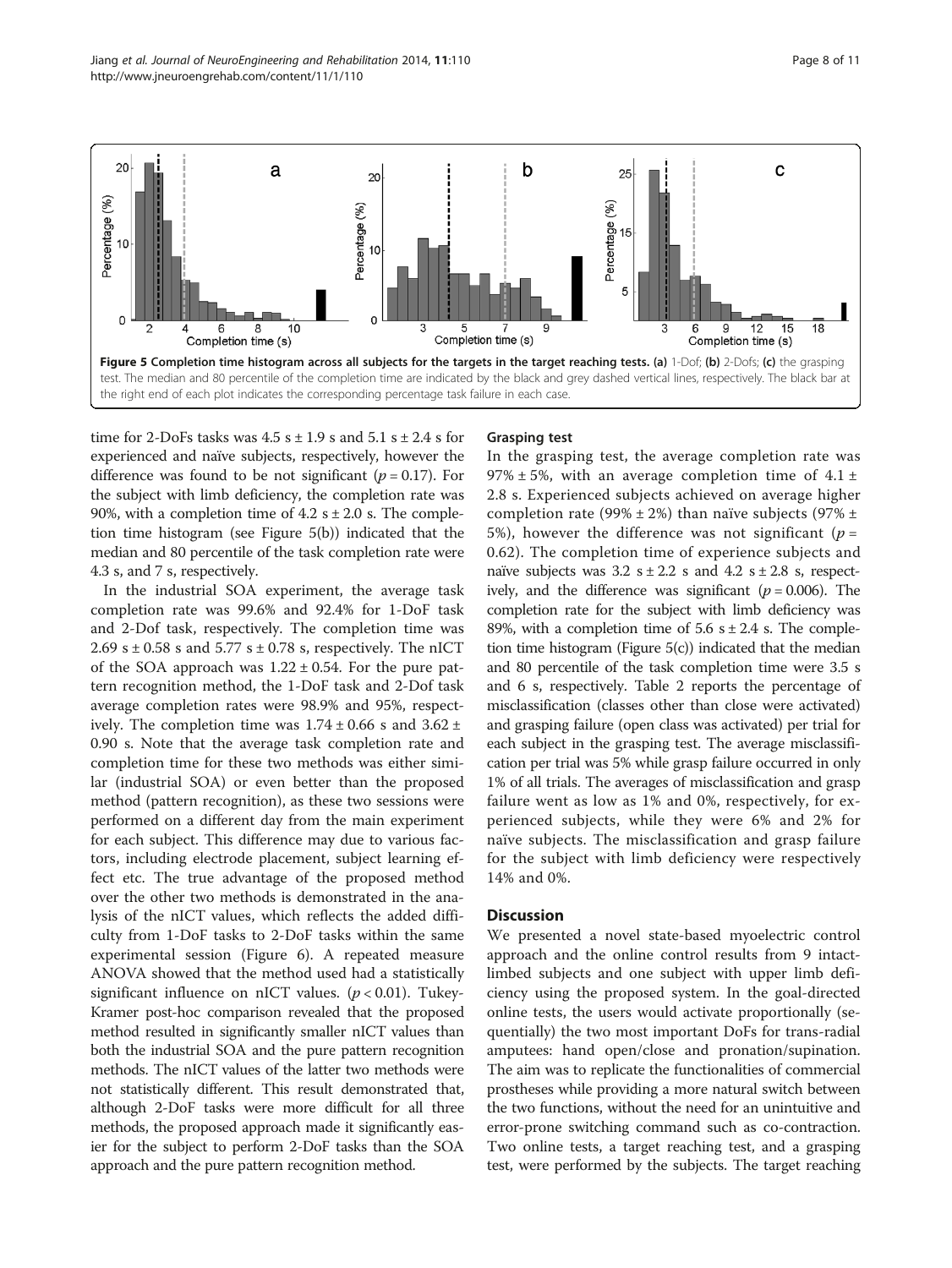<span id="page-8-0"></span>

Table 2 Misclassification and grasp failure percentage per trial for each subject

| Subject                   | <b>Misclassification</b><br>(% | Grasp failure<br>$(%$ (%/trial) |  |
|---------------------------|--------------------------------|---------------------------------|--|
| 1(e)                      | 0%                             | 0%                              |  |
| 2                         | 3%                             | 3%                              |  |
| 3                         | 17%                            | 6%                              |  |
| $\overline{4}$            | 0%                             | 0%                              |  |
| 5                         | 17%                            | 0%                              |  |
| 6 (e)                     | 0%                             | 0%                              |  |
| 7                         | 0%                             | 0%                              |  |
| 8                         | 0%                             | 0%                              |  |
| 9 (e)                     | 3%                             | 0%                              |  |
| 10(a)                     | 14%                            | 0%                              |  |
| Average naïve (excl. a)   | $6\% \pm 8\%$                  | $2\% \pm 2\%$                   |  |
| Average experienced       | $1\% \pm 2\%$                  | 0%                              |  |
| Average overall (excl. a) | $5\% \pm 7\%$                  | $1\% \pm 2\%$                   |  |

Experienced subjects are annotated with (e), and the subject with limb deficiency with (a).

test was chosen as it corresponds to one of the most representative tasks during the daily use of prostheses, i.e., reaching a precise target. In the current study, the subjects were free to operate the system as they preferred during the process of reaching, as opposite to tests based on sequences of predefined motions where the subject has very precise instructions at any point in time [[17](#page-10-0)]. The completion rates for 1-DoF and 2-DoF target reaching tests were on average, respectively, 96.2% and 91.5%, demonstrating that precise positioning control can be achieved within a short time (average: 3.0 s and 4.8 s). Further, the proposed approach was shown to significantly reduce the difficulty of 2-DoF tasks, when compared with the industrial SOA approach and the pure pattern recognition method. The grasping test was chosen to evaluate the potential of the algorithm in force control. Grasping is the most relevant function for proportional force control, as the manipulation of different objects requires maintaining different force levels. The completion rate in the grasping test was above 97% on average, showing that the subjects were able to control force accurately using the proposed system. The time required to maintain the instructed force level was on average <4 s. Misclassification and, especially, grasping failure occurred rarely (Table 2). This indicates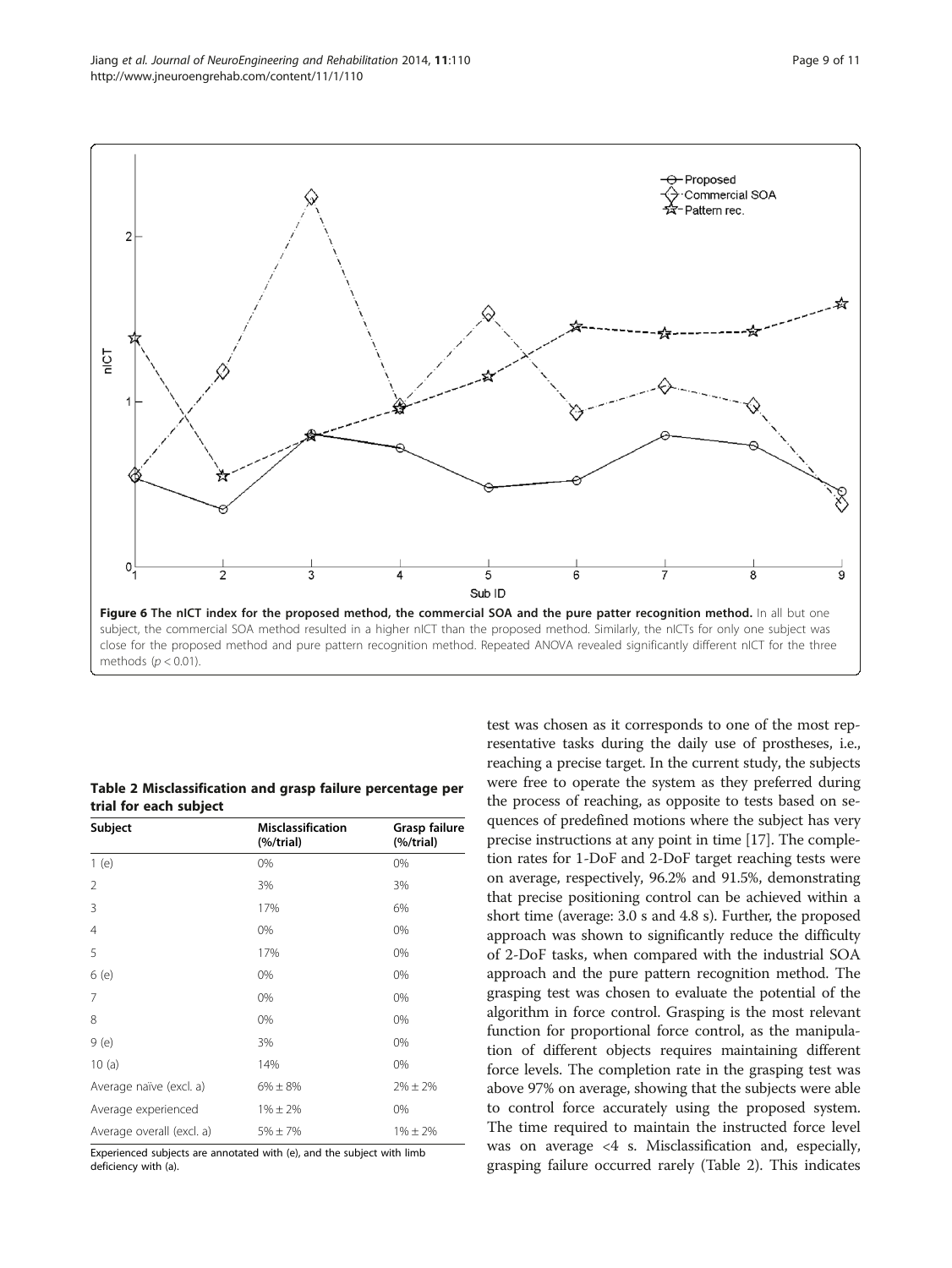that the system has good reliability in grasping. For both tasks, the performance of the subject with limb deficiency was similar to the average performance of the able-bodied subjects.

The subject with limb deficiency, along with subjects #3 and #5, expressed tiredness towards the end of the experiment. This most likely accounted for their greater misclassification and/or grasp failure occurrences. It is important to note that comparing with other studies on the topic, the training data used in this study were very short (<1 min recordings for 4 active classes and resting class). This suggests that it is possible to recalibrate the proposed algorithm daily (or even more often when necessary). Alternatively, it is expected that adaptive extensions to the proposed algorithm could lead to an even better performance. For example, the parameter VRC could be adaptively varied to account for slow changes in the signal characteristics, which may occur because of factors such as fatigue.

The overall performance in all tests was better for the 3 experienced subjects compared to the 6 naïve subjects, although the differences were not statistically significant, likely due to the small subject sample. Nevertheless, it suggests that the results presented could be improved by subject training. The system indeed involves classification that requires the contractions to be as repeatable as possible to limit the variability between training and testing. Experienced myoelectric control subjects are "trained" to produce repeatable contractions to obtain the best results. Along with experience, the online feedback, as provided in this study, most likely facilitated the adaptation of the subject to the myoelectric system, and thus it is of primary importance in myoelectric control research [[18\]](#page-10-0). For clinical applications, the improved performance with experience confirms that rehabilitation and training of the patients are key factors toward the successful use of myoelectric control for prosthesis control [[19\]](#page-10-0). In this study, the results showed that, with experienced subjects, the proposed algorithm allowed very high performance in both reaching tasks (completion rate 1-DoF: >98%, 2-DoF: >95% on average) and grasping task (>98% on average), did not have any grasping failure, and resulted in nearly no misclassification during grasping. In addition, despite no experience in myoelectric control, the performance of naïve subjects was reasonably good. These results suggest that the proposed system offers intuitive control. The subject with limb deficiency showed comparable performance as the naïve able-bodied subjects. The lower completion rate in the grasping test is to be related with the specific anatomy of the subject, which results in very limited surface EMG activity during attempts to operate hand function or wrist flexion/extension. This accounts for the larger target range used in the grasping test with the subject with limb deficiency.

In the current state-of-the-art methods in pattern recognition based myoelectric control algorithms, most of the classification errors occur at the transition between classes, during which the misclassification of resting state into active motions has the most detrimental effect on the usability of the algorithms [[12,20\]](#page-10-0). Various approaches have been proposed to address this problem. These include simple methods, such as majority vote [\[7](#page-10-0)], and more complex approaches, such as velocity ramp [[8\]](#page-10-0) and confident-based rejection [\[21,22](#page-10-0)]. The general approach of these methods is to utilize the history or prior information of the system, at the output of the classifier. The current approach exploited the prior information before the classification stage. The advantage of this approach is that the structure of the classifier is reduced because the detection stage effectively removes the necessity of a 'resting class', which was shown to be associated with the majority of classification errors [\[20](#page-10-0)]. Further, classification is only necessary when a state transition is detected, making the entire system more efficient. The direct comparison of the proposed method against the pure pattern recognition method (with MV post-processing) showed a significantly smaller nICT using the proposed method, supporting the advantage of the proposed method over a pure pattern recognition method.

The goal of myoelectric systems is to extract natural neural control information from EMG and to provide intuitive and reliable control of multiple functions to the prosthetic users. To this end, in this study we presented a real time state-based proportional control system. This system was shown to be reliable and to allow the subjects precise control of the feedback position and grasping force. With respect to commercial systems, the proposed algorithms provided a more natural and intuitive control, where the user can switch among available functions as it would be done naturally. This is in contrast with the conventional co-contraction based switching method, available in commercial systems, where the user needs to constantly monitor the active function, and perform additional strong contractions to switch between the available functions. Indeed, the subject with limb deficiency commented on the easiness of switching between wrist and hand functions of the proposed approach, as compared to the co-contraction switching mode in his commercial prosthesis. It is likely that the proposed approach would be more advantageous over the cocontraction-based switching when more functions need to be articulated since switching or circling through more than two functions would be mentally much more demanding.

In conclusion, we proposed a state-based myoelectric control system that was shown to be reliable and effective on the investigated situations, and to provide intuitive control to the subjects with minimal training. This system